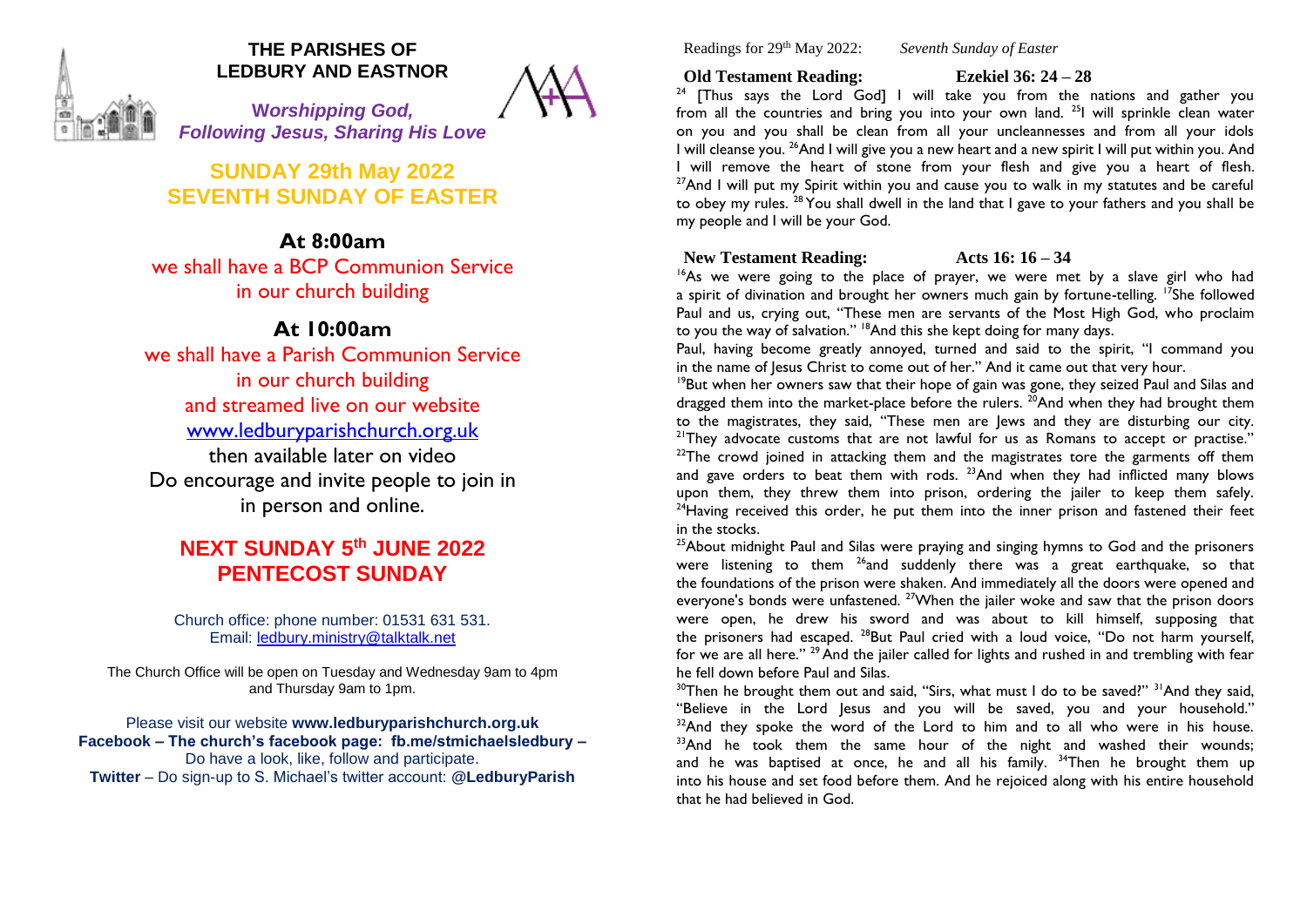#### **Gospel Reading: John 17: 20 – 26**

<sup>20"</sup>I do not ask for these only, but also for those who will believe in me through their word, <sup>21</sup> that they may all be one, just as You, Father, are in me and I in you, that they also may be in us, so that the world may believe that you have sent me.  $22$ The glory that you have given me I have given to them, that they may be one even as we are one, <sup>23</sup>I in them and You in me, that they may become perfectly one, so that the world may know that you sent me and loved them even as you loved me.  $24$ Father, I desire that they also, whom You have given me, may be with me where I am, to see my glory that You have given me because You loved me before the foundation of the world. <sup>25</sup>O righteous Father, even though the world does not know You, I know you and these know that You have sent me. <sup>26</sup>I made known to them Your name and I will continue to make it known, that the love with which You have loved me may be in them and I in them."

#### **COLLECT**

O God the King of glory, You have exalted Your only Son Jesus Christ with great we implore You, leave us not comfortless, but send Your Holy Spirit to strengthen us and exalt us to the place where our Saviour Christ is gone before, who is alive and reigns with You, in the unity of the Holy Spirit, one God, now and for ever. **Amen.**

#### **POST COMMUNION PRAYER**

triumph to Your kingdom in heaven: the world to preach the gospel of His kingdom: Eternal God, giver of love and power, Your Son Jesus Christ has sent us into all confirm us in this mission and help us to live the good news we proclaim; through Jesus Christ our Lord. **Amen.**

**We pray for:** Our link CMS mission partners, our Leprosy Mission partners & S<sup>t</sup> Michael and All Angels, Mtwara and S<sup>t</sup> John the Baptist Church, Likonde.

#### **We prayfor those who are sick:**

| Michael Jarrett<br>Pam Robinson<br>Kate Greenall<br>Elizabeth Crossley<br>John Crossley<br>Ann Blandford | <b>Frances Holloway</b><br>Chris Nicholson<br>Thomas Heffner<br>Sheila Anthony<br>Jacqui Byron<br>Pamela Lucas | Dean Jackson<br><b>Robert Walters</b><br><b>Richard Tyrrell</b><br>Mike Bainton<br>Kevin Whittal | Mike Wakeford<br>Miles Oliver<br>Julia Matthews<br>Marilyn Sherlock<br>Mark Ashby | vatur<br>guides<br>locatio<br>will be<br>one!).<br>you co |
|----------------------------------------------------------------------------------------------------------|----------------------------------------------------------------------------------------------------------------|--------------------------------------------------------------------------------------------------|-----------------------------------------------------------------------------------|-----------------------------------------------------------|
| We remember those who have died and pray for those who mourn their passing:                              |                                                                                                                |                                                                                                  |                                                                                   | (0757)                                                    |
| Anthony Baker<br>'Ben'<br>Lee Mallinson                                                                  | Elizabeth Mills<br>Maureen Sayce<br>Roma Runley                                                                | Andy Ward<br>Anne McDonald<br>Charles Dunn                                                       | John Grove<br>Eileen Lane<br>Teddie Loveridge                                     | <b>Satur</b><br>Parish                                    |

### **NOTICES**

We no longer *have* to wear masks, but feel free to do so if you wish.

We recommend using hand sanitiser on arrival in church and are supportive of those who continue needing to be covid-careful.

**The Flower Guild.** We are still looking to recruit more members to the Guild and lessons can be provided if required. Even If you can offer a few hours at Festival times, it means we can enhance our beautiful church even more. Please contact me on 01531 670 037 or email [Chris.lynch54@btinternet.com](mailto:Chris.lynch54@btinternet.com)

**Concerts.** Our church hosts a number of concerts during the year, which means we need two people to be present during each of these – to ensure safety and various practical details. The task is not onerous! If you would be willing to help occasionally, please have a word with Peter Scull (or ring 630060) Thank you.

**LEAF** is looking for one or two people who enjoy gardening and who would like to help with a small gardening project at Ledbury Primary School. It would involve a couple of hours a week working with a couple of boys at the school, helping them to design and create a small garden. This would really help the boys and the school. If anyone is interested please contact Tony Hodder. Emai[l leafledbury@gmail.com](mailto:leafledbury@gmail.com)

**Thy Kingdom Come** is a global prayer movement that invites Christians around the world to pray from Ascension to Pentecost for more people to come to know Jesus. In this 10 day period we also encourage you to pray for the well-being of others, for friends and family, for ourselves and for the wider world. There will be 'prayer stations' to help us, and any visitors to the church, to engage imaginatively with this period of prayer. Please do come yourself, and encourage friends to do so too. If you are stewarding in this period please point our visitors in the right direction! *Mary Anne Keyes*

#### **Thursday 7am and midday prayers in church.**

#### **Friday 10.30am Holy Communion at S<sup>t</sup> Katherine's Chapel.**

**Friday 3rd June -** 'COFFEE STOP' will take place in the Chapter House between 10am - 12noon. Come and meet friends, have company and enjoy Coffee, Cake and Chat.

**Saturday 4th June - Ledbury Community Day:** We need some volunteers to be additional guides for tours of the tower on the morning of  $4<sup>th</sup>$  June. The bellringers have to staff two locations that morning and so we urgently need extra help from 10.00 am to 12.30 pm. You will be well briefed in advance and will not need to have a front-line role (unless you want one!). The ability to climb about 90 steps (as far as the bellchamber) would help although if you could only get to the first level (30 steps) that would still be very useful. Contact Tim Keyes (07577 720154 / 01531 579021)

**Saturday 11th June from 2.00pm – 5.30pm - Open Gardens Event.** The Friends of Ledbury Parish Church are offering an "Open Gardens meets Poetry Festival" experience based on four gardens in the town. During your visit to the gardens, you will be offered a splendid tea, invited to browse some stalls, take part in some quiz challenges, learn a new garden game and be recorded reading a favourite hymn along with around 60 or more other people. These recordings will be played in church during the Poetry Festival. An action-packed afternoon all for £5.00! We hope that as many as possible of the church congregation, and others too, will sign up to record a hymn. Contact Tim Keyes [\(thkeyes28@hotmail.com](mailto:thkeyes28@hotmail.com) / 07577 720154) to agree your choice.